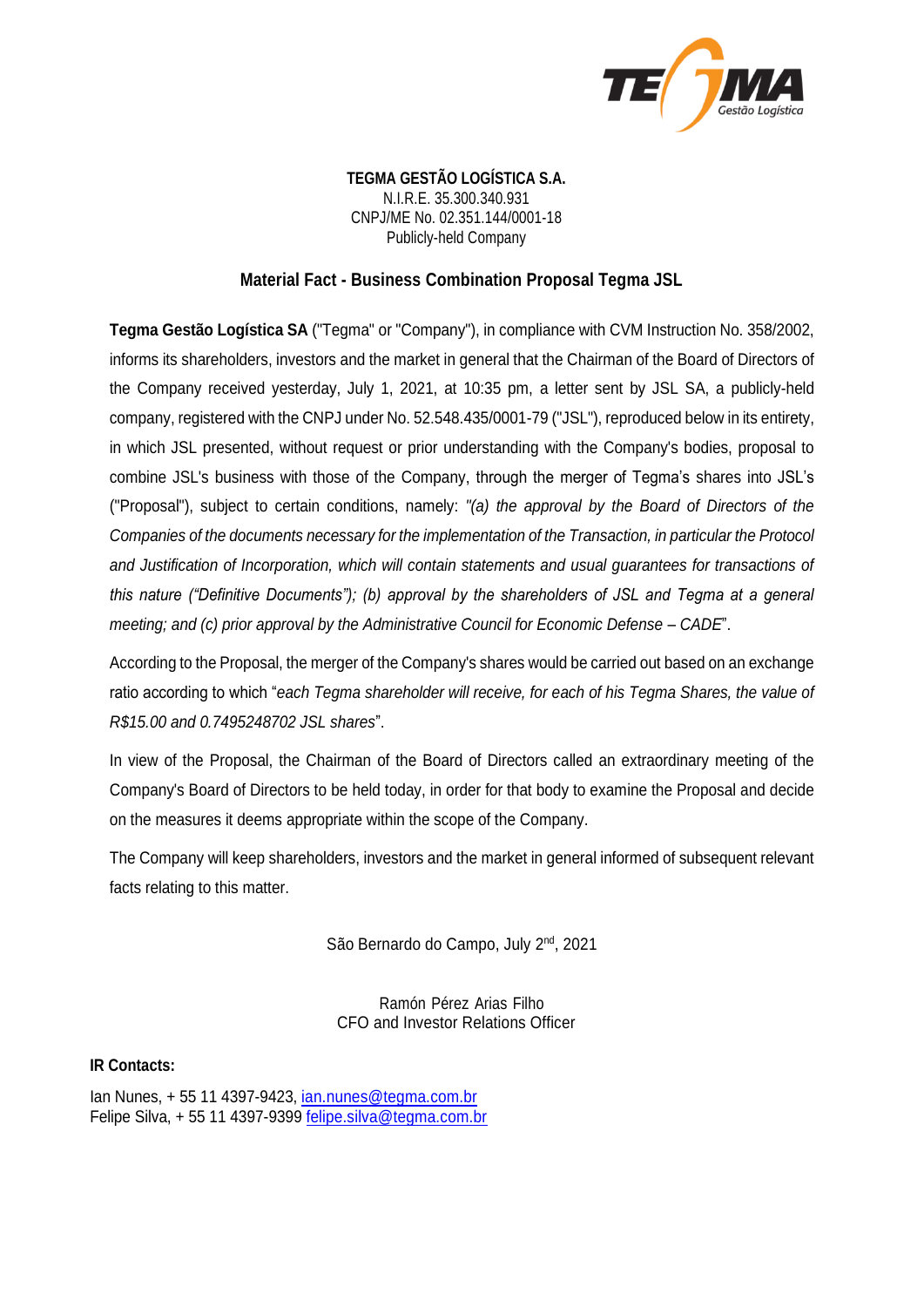#### To

.

The Board of Directors of Tegma Gestão Logística S.A.

Attn: Mr. Murilo Cesar Lemos dos Santos Passos – Chairman of the Board of Directors of Tegma

With copy to the other members of the Board of Directors: Messrs. Evandro Luiz Coser; Fernando Luiz Schettino Moreira; Orlando Machado Júnior; Mário Sérgio Moreira Franco; and Décio Carbonari de Almeida.

# **Ref: Business Combination Proposal**

#### Gentlemen,

JSL S.A., a publicly-held company, registered under Corporate Taxpayer (CNPJ/ME) number 52.548.435/0001-79, headquartered in the City of São Paulo, State of São Paulo, at Rua Doutor Renato Paes de Barros, 1017, 13<sup>th</sup> floor, Edifício Corporate Park, Itaim Bibi, Zip Code 04.530-001 ("JSL"), hereby respectfully presents a proposal for a business combination ("Proposal", "Transaction" or "Business Combination") with Tegma Gestão Logística S.A. ("Tegma" and, together with JSL, "Companies") on the terms described below.

# **I. JSL**

JSL was founded in 1956 and throughout its history has become a holding company with 5 investments (Movida Participações, Grupo Vamos, CS Brasil Participações, Original Concessionárias, and BBC Holding). The company has been listed on the highest corporate governance segment called Novo Mercado of B3 S.A. – Brasil, Bolsa, Balcão ("B3") since 2010. In August 2020 JSL carried out a corporate restructuring, becoming an independent company and subsidiary of SIMPAR S.A., ("SIMPAR") which replaced JSL's former role as the holding company.

Since the completion of the corporate restructuring and JSL's IPO, held in September 2020, we have executed an important plan for inorganic growth through acquisitions, in line with our strategic planning. Since then, 5 major acquisitions have been announced that have added BRL 1.6 billion in gross revenues<sup>1</sup> and complementary services, in addition to those performed by JSL, generating greater gains of scale and important financial and operational synergies.

JSL is the largest road logistics company in the country, with the largest and most integrated portfolio of logistics services. Its unique capillarity of operational bases and the high quality of the services provided enable JSL to maintain a long-term relationship with its clients (average of 24 years of relationship with main clients).

<sup>1</sup> *1Q21 LTM numbers*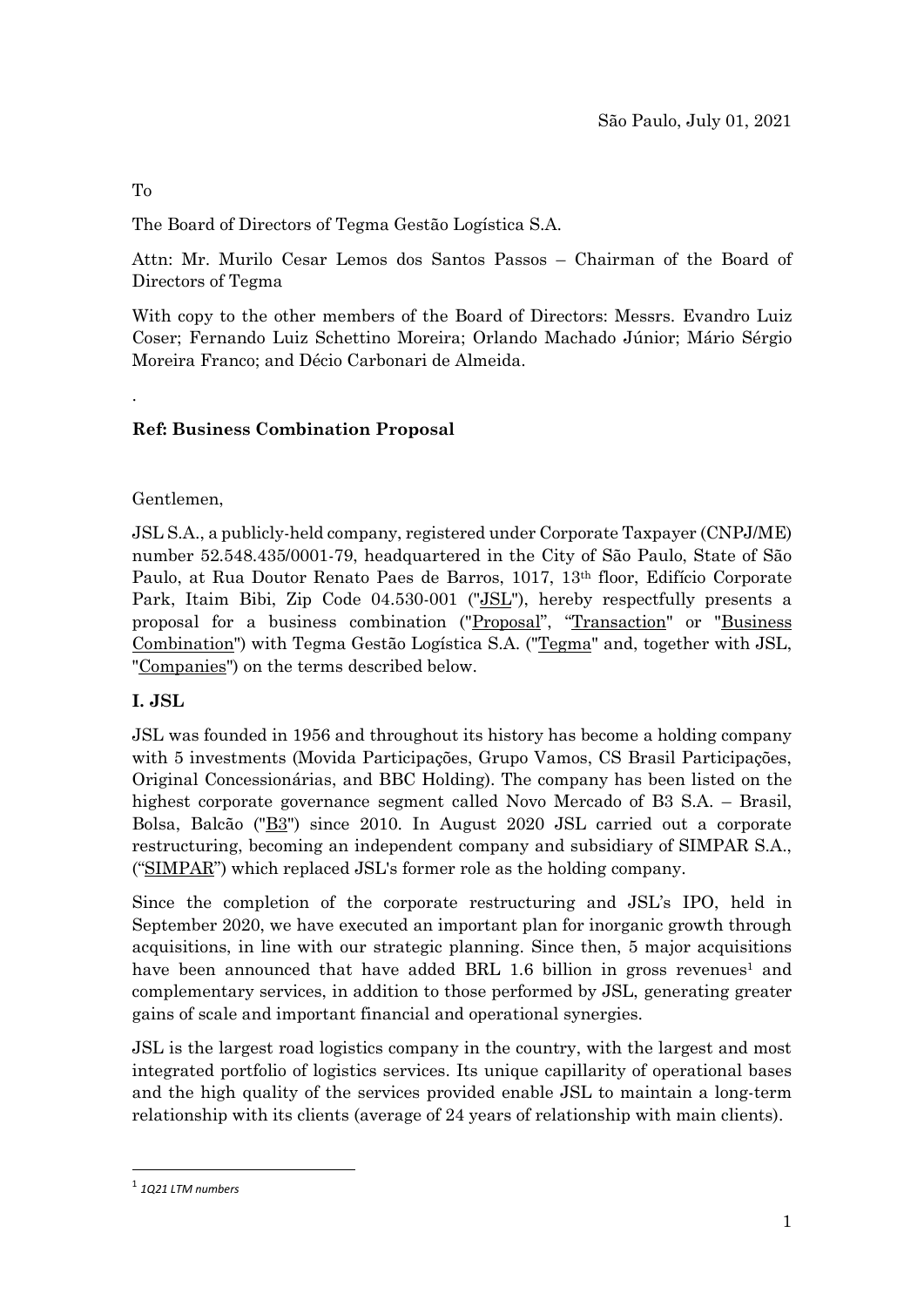In the 1Q21 LTM (April 2020 to March 2021), JSL<sup>2</sup> recorded a net revenue of BRL 4.0 billion, EBITDA of BRL 671 million and net income of BRL 162 million.



**JSL EBITDA with M&As (1Q21 LTM in million Reais)3,4,55**



<sup>2</sup> *Considers all the M&A's performed by JSL until today.*

<sup>3</sup> *The figures informed for TPC, Rodomeu and Marvel are reported by the companies and not audited.*

<sup>&</sup>lt;sup>4</sup> The figures for JSL + M&A's + Tegma do not consider the normalization of the Companies' numbers post COVID-19 or synergies *from transactions.*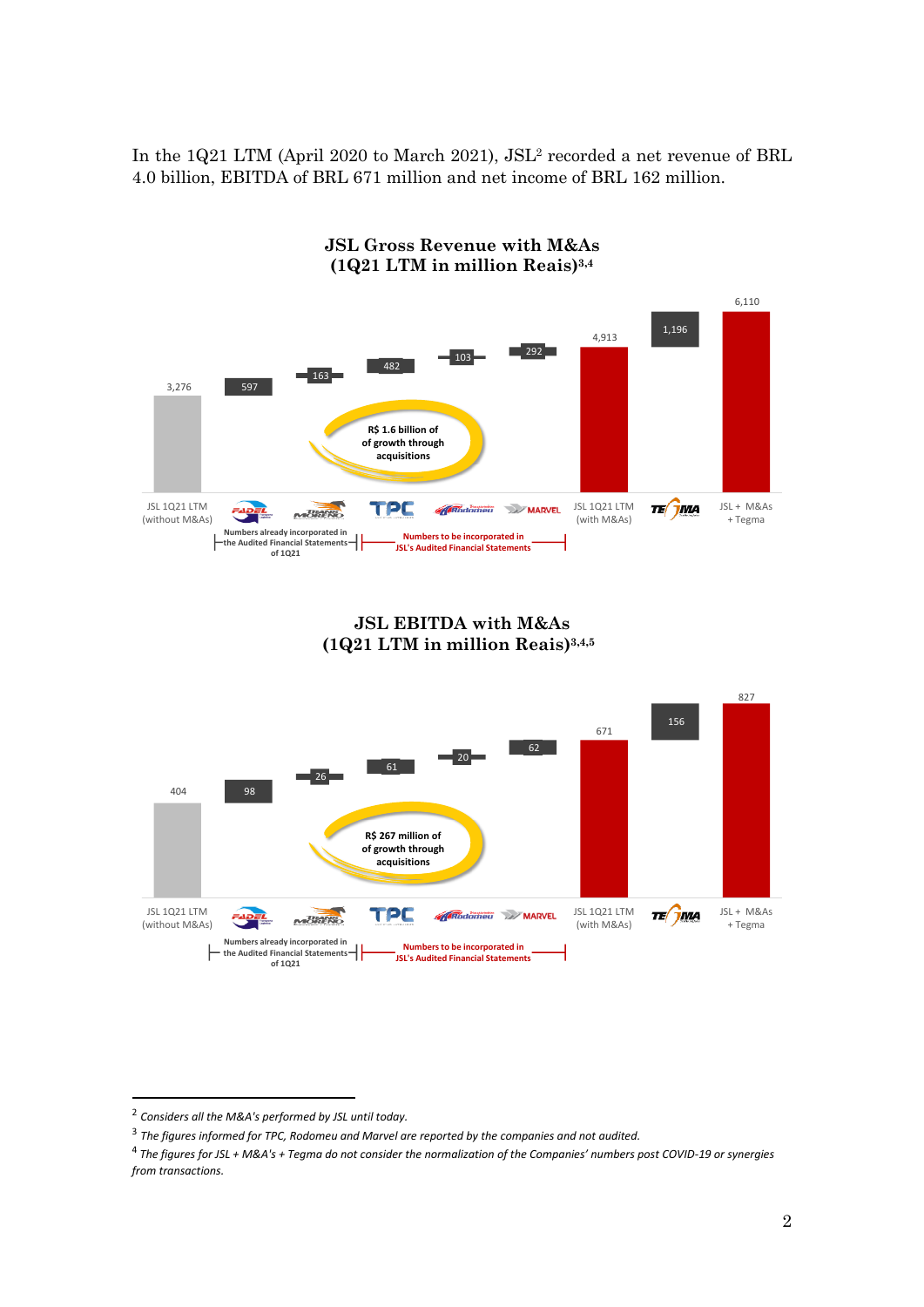# **II. Strategic Rationale of the Business Combination**

JSL has the largest and most integrated portfolio of logistics services in Brazil, being the leader in road transportation in the country. With the Transaction, it will create an even more robust business, with a more diversified portfolio and with the possibility of offering new services to the same clients, consequently diversifying Tegma's operations and creating substantial value for both Companies, their respective shareholders, clients, employees, independent truck drivers, and for the Brazilian logistics industry.

Additionally, in line with JSL's strategic planning, this Business Combination contributes with a significant increase in volumes and revenues for the Companies. Together with the last 5 acquisitions performed by JSL, it increases revenues to R\$2.8 billion, which corresponds to a growth of 86% in JSL 1Q21 LTM without M&As.

This Business Combination further increases the robustness of the cash generation and access to capital markets, supporting the organic and inorganic growth agenda.

We highlight that the Transaction will result in the increase of the shareholder bases and diversification of investors in the combined company, increasing free-float and consequently, its liquidity.

We are extremely excited about the possibility of operating together and capturing the significant financial and operating synergies that will result from this Transaction. It is a unique value generation opportunity for the Companies, their respective shareholders and customers, and for the development of JSL, Tegma and their employees.

# **III. Structure of the Transaction and Swap Ratio**

We propose that the Transaction be implemented by means of the merger of the shares issued by Tegma by and into JSL, which will result, at the end, in the consolidation of the total shareholding base of Tegma in JSL, which will be the sole shareholder of Tegma. At the conclusion of the Transaction, the shareholders of Tegma will receive, in exchange for the merger of their shares, a combination of shares issued by JSL ("Share Portion") and a certain amount in cash ("Cash Portion"), as described below.

For purposes of this Proposal, we have considered 65,937,772 shares issued by Tegma (total issued shares reduced by 65,143 shares held in treasury) ("Tegma Shares"). For the 50% of Tegma Shares to be paid with the Cash Portion, the amount of R\$30.00 per share was assigned, and for the remaining 50% of the Tegma Shares to be paid with the Stock Portion, the amount of R\$23.82 per share was assigned. For the purposes of determining the Share Portion, JSL shares were valued using a multiple of 9.9x EV/EBITDA, which is consistent with the trading multiple of Tegma shares.

The Cash Portion will be BRL 989,066,580.00 (nine hundred and eighty-nine million, sixty-six thousand, five hundred and eighty Brazilian reais), for 50% of Tegma Shares.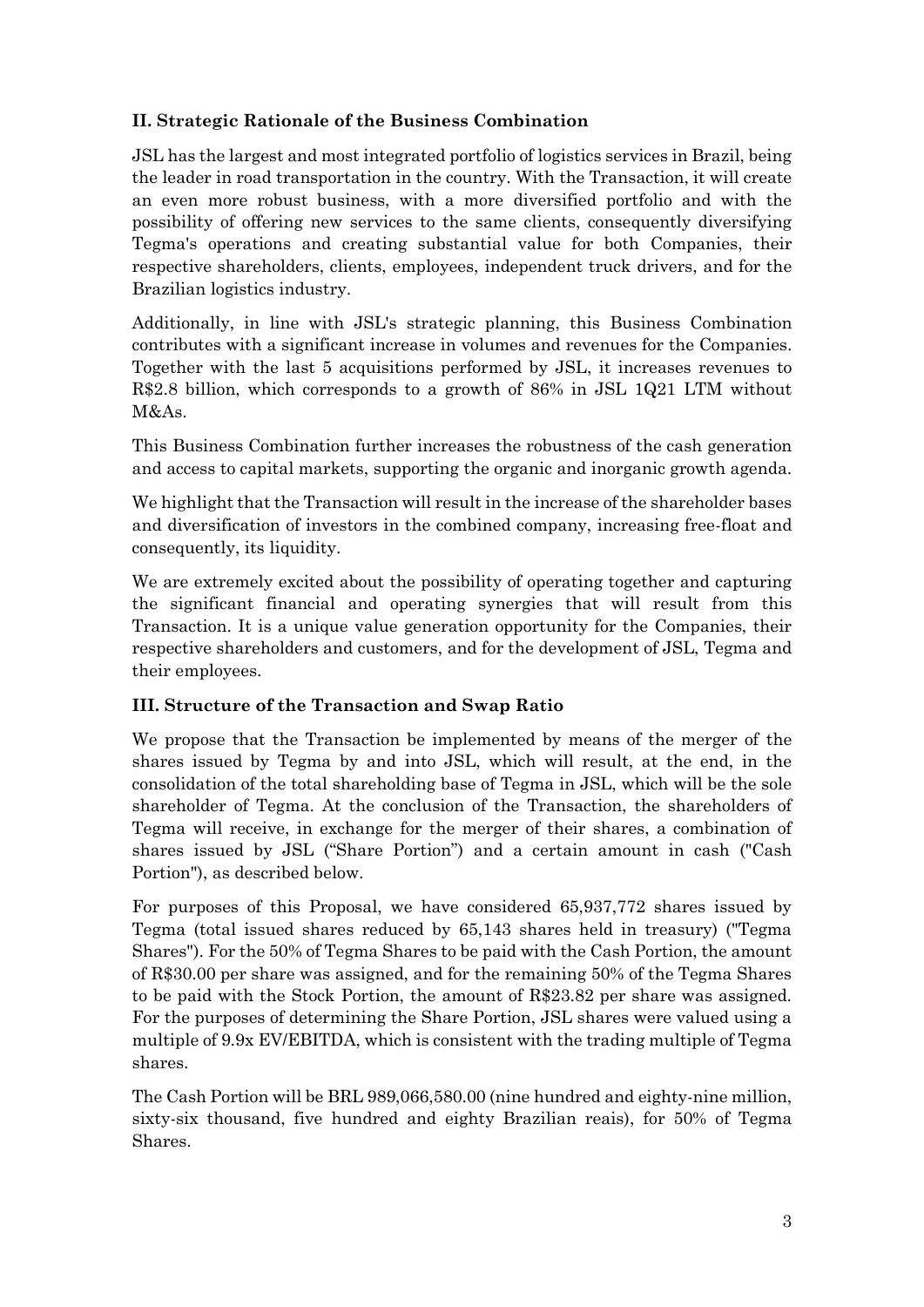For the remainder 50% of Tegma Shares, the Share Portion is 1.4990497404 common shares issued by JSL for Tegma share.

Thus, the shareholders of Tegma, altogether, will receive a total of 49,422,000 new common shares issued by JSL, representing 15% of the capital stock of JSL, as well as the amount of BRL 989,066,580.00 (nine hundred and eighty-nine million, sixtysix thousand, five hundred and eighty reais).

As a result of the Business Combination, each Tegma shareholder will receive, for each of their Tegma Shares, the amount of BRL 15.00 and 0.7495248702 shares of JSL ("Swap Ratio").

The Swap Ratio is subject to adjustment as a result of: (a) any proceeds, including dividends and interest on equity, eventually declared by the Companies before the date the Business Combination is implemented, as well as any changes in their respective capital stocks occurred between this date and the date of the Business Combination (capital increases or reductions, splits, groupings, bonuses, buyback, among others); (b) any events out of the ordinary course of the Companies' business occurring as of the present date or that otherwise have not been disclosed to the market; and (c) other hypotheses established by common agreement by the Companies.

We believe that with the Business Combination, the normalization of the Companies' numbers post COVID-19 and the capture of the synergies of the Transaction, JSL's shares could have a significant upside.

# **IV. Approvals**

The implementation of the Transaction will be conditioned to: (a) the approval by the Boards of Directors of the Companies of the documents necessary to implement the Transaction, in particular the Merger Protocol and Justification, which will contain statements and guarantees customary for operations of this nature ("Definitive Documents"); (b) the approval by the shareholders of JSL and Tegma gathered in a general meeting; and (c) the prior approval of the Brazilian Antitrust Agency – CADE.

# **V. Next Steps**

In view of the relevance of the Transaction for the businesses of both Companies, we request that the terms and conditions of this Proposal be promptly evaluated by the Board of Directors of Tegma. JSL's management and its legal advisors, Spinelli Advogados, are at the full disposal of Tegma as of this date. We wish to clarify that the submission of this Proposal was approved by the Boards of Directors of JSL and SIMPAR.

JSL is ready to meet with you, at a time and place of your choice, to present its vision of the Business Combination and to immediately start the preparation of the Definitive Documents to be submitted to the shareholders of both companies.

# **VI. Final Considerations**

We consider that the Business Combination meets the best interests of the shareholders of both Companies, and also generates value for all their stakeholders,